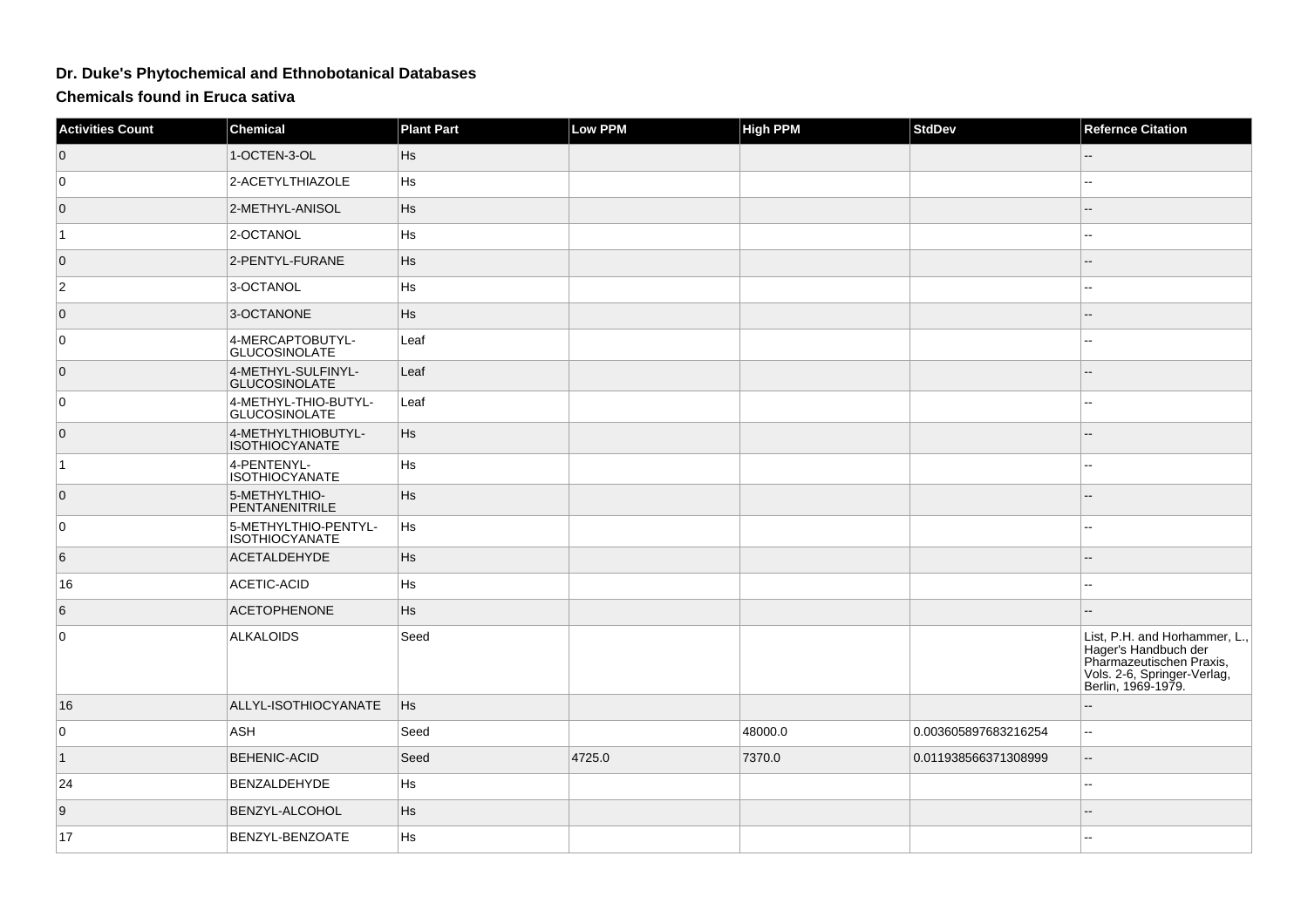| <b>Activities Count</b> | Chemical                            | <b>Plant Part</b> | Low PPM  | <b>High PPM</b> | <b>StdDev</b>       | <b>Refernce Citation</b>    |
|-------------------------|-------------------------------------|-------------------|----------|-----------------|---------------------|-----------------------------|
| $\overline{0}$          | BETA-CARYOPHYLLENE                  | Hs                |          |                 |                     | --                          |
| 0                       | <b>BETA-CITRONELLOL</b>             | Hs                |          |                 |                     |                             |
| $\overline{0}$          | <b>BETA-FARNESOL</b>                | Hs                |          |                 |                     | --                          |
| $\vert$ 1               | CARVEOL                             | Hs                |          |                 |                     | --                          |
| 19                      | <b>CARVONE</b>                      | Hs                |          |                 |                     |                             |
| 0                       | CIS-3-HEXENYL-2-<br>METHYLBUTANOATE | Hs                |          |                 |                     |                             |
| $\overline{0}$          | CIS-3-HEXENYL-ACETATE               | Hs                |          |                 |                     |                             |
| 0                       | CIS-3-HEXENYL-<br><b>BUTANOATE</b>  | Hs                |          |                 |                     | $\overline{a}$              |
| $\overline{0}$          | CIS-HEXEN-1-OL                      | Hs                |          |                 |                     |                             |
| 10                      | <b>CUMINALDEHYDE</b>                | Hs                |          |                 |                     |                             |
| $\overline{0}$          | CUMINYL-ALCOHOL                     | Hs                |          |                 |                     |                             |
| $\overline{2}$          | DECANOL                             | Hs                |          |                 |                     |                             |
| 9                       | DELTA-CADINENE                      | Hs                |          |                 |                     |                             |
| $\overline{c}$          | DODECANAL                           | Hs                |          |                 |                     | $\overline{\phantom{a}}$    |
| $\vert$ 1               | DODECANOL                           | Hs                |          |                 |                     | $-$                         |
| 0                       | EICOSENOIC-ACID                     | Seed              | 16425.0  | 34400.0         | 1.5382213590576663  | $\mathbf{u}$                |
| $\overline{2}$          | <b>ERUCIC-ACID</b>                  | Seed              | 75150.0  | 161460.0        | 0.8881907855146446  | --                          |
| 0                       | <b>FAT</b>                          | Seed              | 225000.0 | 351000.0        | 0.45095118042370613 | $\mathcal{L}_{\mathcal{F}}$ |
| 6                       | FURFURAL                            | Hs                |          |                 |                     | $\overline{a}$              |
| 0                       | <b>GLUCOERUCIN</b>                  | Seed              |          |                 |                     | $\overline{a}$              |
| $\overline{0}$          | HEPTAN-3-OL                         | Hs                |          |                 |                     | --                          |
| $\vert$ 1               | HEXADECANOL                         | Hs                |          |                 |                     | --                          |
| 5                       | <b>HEXANAL</b>                      | Hs                |          |                 |                     |                             |
| $\vert$ 2               | <b>HEXANOIC-ACID</b>                | Hs                |          |                 |                     | --                          |
| 3                       | <b>HEXANOL</b>                      | Hs                |          |                 |                     | $-$                         |
| 0                       | HEXYL-OCTANOATE                     | Hs                |          |                 |                     |                             |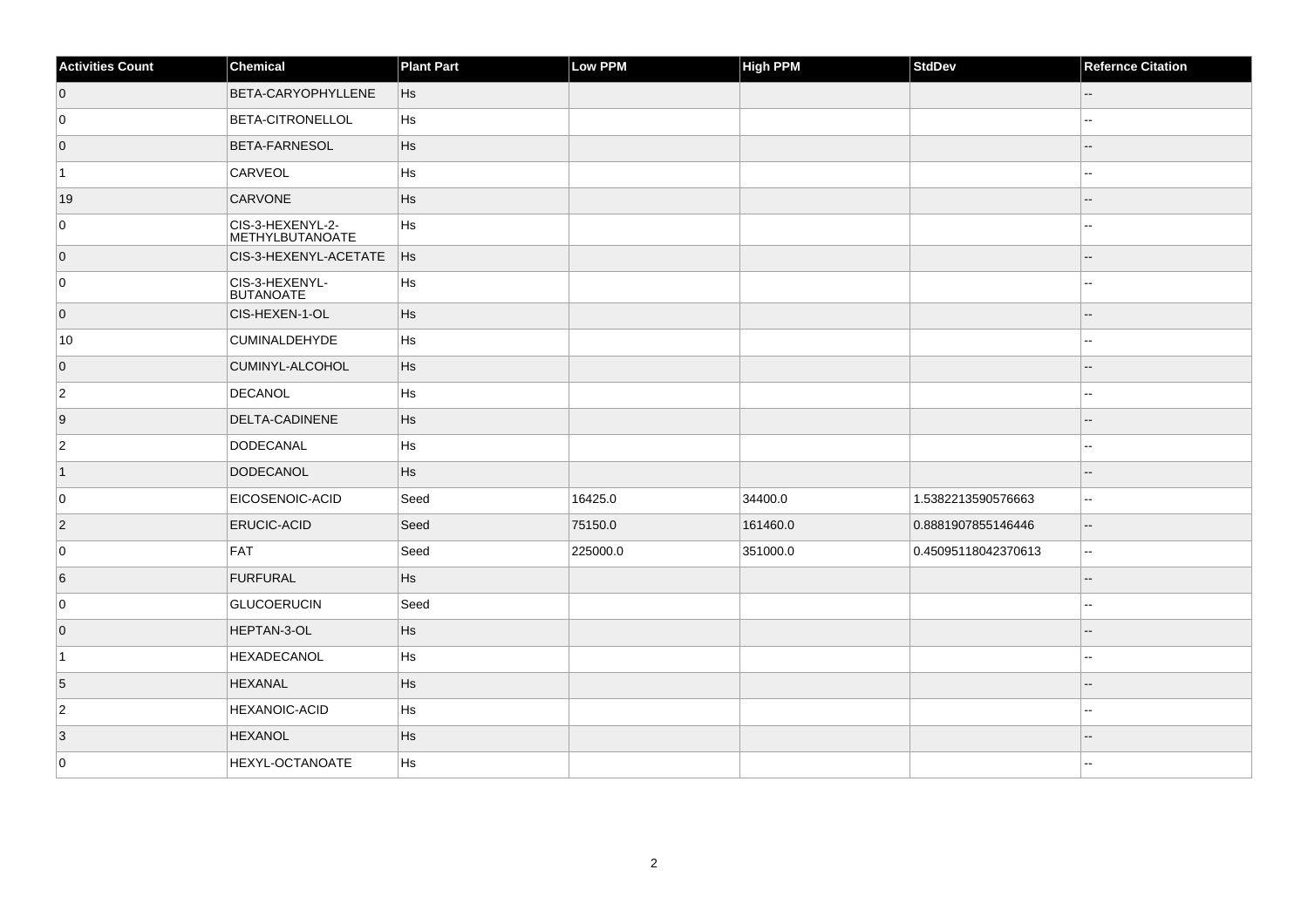| <b>Activities Count</b> | <b>Chemical</b>                                                                                           | <b>Plant Part</b> | Low PPM  | <b>High PPM</b> | <b>StdDev</b>        | <b>Refernce Citation</b>                                                                                                               |
|-------------------------|-----------------------------------------------------------------------------------------------------------|-------------------|----------|-----------------|----------------------|----------------------------------------------------------------------------------------------------------------------------------------|
| 11                      | <b>ISORHAMNETIN</b>                                                                                       | Leaf              |          |                 |                      | List, P.H. and Horhammer, L.,<br>Hager's Handbuch der<br>Pharmazeutischen Praxis,<br>Vols. 2-6, Springer-Verlag,<br>Berlin, 1969-1979. |
| $\vert$ 1               | ISORHAMNETIN-3-<br><b>GLUCOSIDE</b>                                                                       | Leaf              |          |                 |                      | List, P.H. and Horhammer, L.,<br>Hager's Handbuch der<br>Pharmazeutischen Praxis,<br>Vols. 2-6, Springer-Verlag,<br>Berlin, 1969-1979. |
| $\vert$ 1               | LIGNOCERIC-ACID                                                                                           | Seed              | 4050.0   | 6320.0          | 0.27875299328731745  |                                                                                                                                        |
| 60                      | <b>LIMONENE</b>                                                                                           | <b>Hs</b>         |          |                 |                      | $\overline{\phantom{a}}$                                                                                                               |
| 27                      | LINOLEIC-ACID                                                                                             | Seed              | 18675.0  | 53700.0         | -0.45772668438816433 | $\overline{\phantom{a}}$                                                                                                               |
| 0                       | LINOLENIC-ACID                                                                                            | Seed              | 32850.0  | 69150.0         | 0.6273254923866362   | $\overline{\phantom{a}}$                                                                                                               |
| $\overline{0}$          | METHYL-DODECANOATE                                                                                        | Hs                |          |                 |                      | $\sim$                                                                                                                                 |
| 20                      | METHYL-EUGENOL                                                                                            | Hs                |          |                 |                      | ۵.                                                                                                                                     |
| $\overline{0}$          | <b>NONANAL</b>                                                                                            | <b>Hs</b>         |          |                 |                      |                                                                                                                                        |
| $\overline{2}$          | NONANOIC-ACID                                                                                             | <b>Hs</b>         |          |                 |                      |                                                                                                                                        |
| $\mathbf 0$             | <b>NONANOL</b>                                                                                            | <b>Hs</b>         |          |                 |                      |                                                                                                                                        |
| 5                       | OCTANOIC-ACID                                                                                             | <b>Hs</b>         |          |                 |                      | $\sim$                                                                                                                                 |
| $\overline{0}$          | <b>OCTANOL</b>                                                                                            | <b>Hs</b>         |          |                 |                      |                                                                                                                                        |
| 18                      | OLEIC-ACID                                                                                                | Seed              | 22700.0  | 62475.0         | -0.4655190294199192  | $\overline{\phantom{a}}$                                                                                                               |
| 13                      | PALMITIC-ACID                                                                                             | Seed              | 9000.0   | 18250.0         | -0.3230443334277365  | $\overline{\phantom{a}}$                                                                                                               |
| 0                       | PHYTOSTEROL                                                                                               | Seed              |          | 560.0           |                      | $\overline{\phantom{a}}$                                                                                                               |
| $\overline{0}$          | <b>PROTEIN</b>                                                                                            | Seed              | 296000.0 | 374000.0        | 1.2471865879107757   | $\overline{\phantom{a}}$                                                                                                               |
| 0                       | QUERCETIN-3'-(6-<br>SINAPOYL-O-BÈTA-D-<br>GLUCOPYRANOSYL)-3,4'-<br>DI-O-BETA-D-<br><b>GLUCOPYRANOSIDE</b> | Leaf              |          |                 |                      |                                                                                                                                        |
| $\overline{0}$          | QUERCETIN-3,3',4'-TRI-O-<br>BETA-D-<br><b>GLUCOPYRANOSIDE</b>                                             | Leaf              |          |                 |                      |                                                                                                                                        |